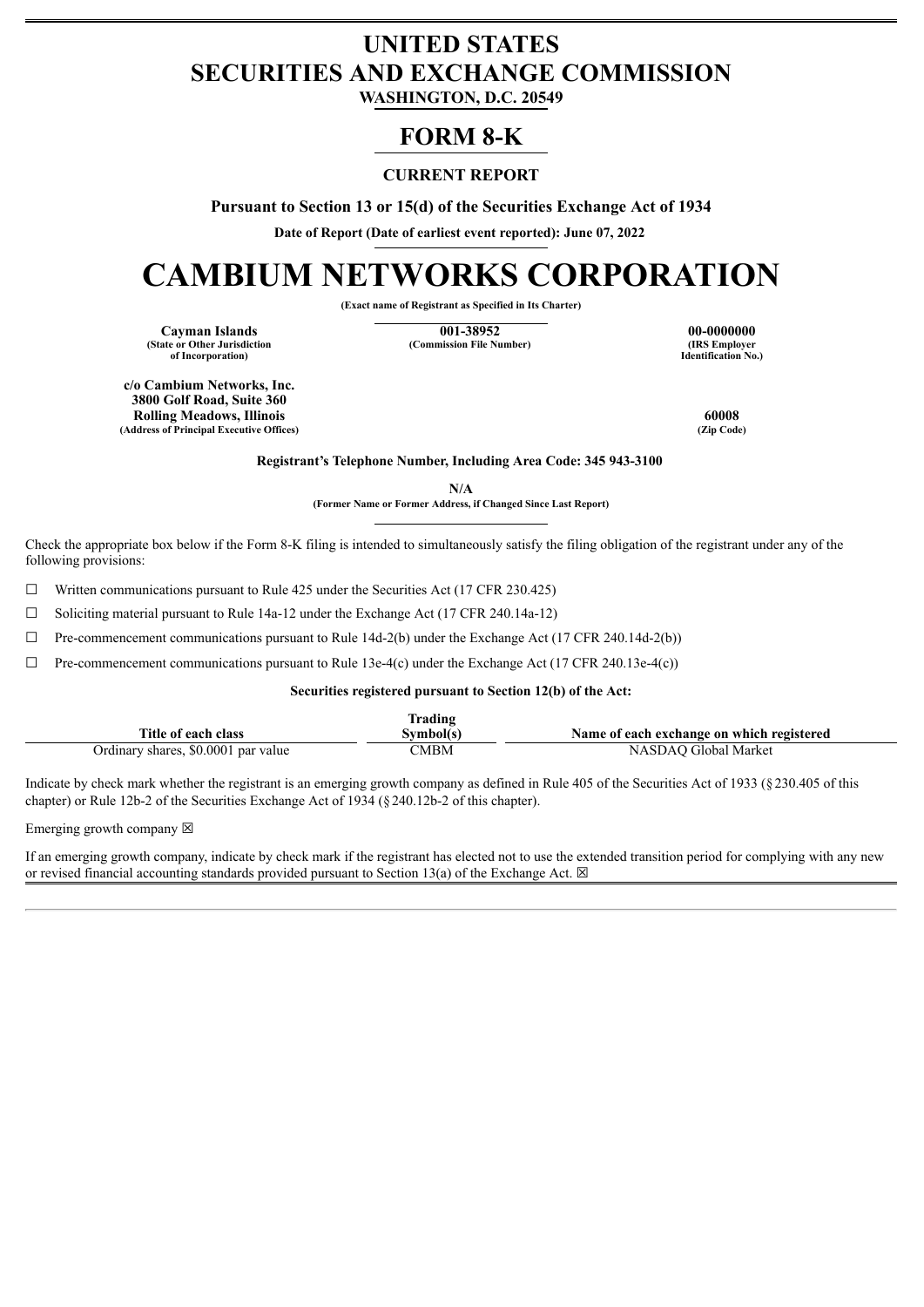#### **Item 5.07 Submission of Matters to a Vote of Security Holders.**

Cambium Networks Corporation, an exempted company incorporated with limited liability under the laws of the Cayman Islands (the "Company"), held its annual general meeting of shareholders (the "Annual Meeting") on June 7, 2022 in a virtual-only format. As of April 14, 2022, the record date for the Annual Meeting, there were outstanding 26,825,297 shares of the Company's ordinary shares. At the Annual Meeting, there were present, in person or by proxy, holders of 24,742,830 ordinary shares, or approximately 92.2% of the total outstanding ordinary shares entitled to vote at the Annual Meeting, which constituted a quorum for the transaction of business. The Company's shareholders voted on the following matters, which are described in detail in the Company's Definitive Proxy Statement filed with the U.S. Securities and Exchange Commission ("SEC") on April 25, 2022: (i) to elect two directors, Bruce Felt and Kevin Lynch as Class III directors of the Company each to serve for a three-year term expiring at the Company's annual meeting of shareholders in 2025 and until their successors have been duly elected and qualified, subject to their earlier death, resignation or removal ("Proposal 1") and (ii) to ratify the appointment of KPMG LLP as the Company's independent registered public accounting firm for the fiscal year ending December 31, 2022 ("Proposal 2").

On Proposal 1, the election of Class III directors, the Company's shareholders cast their votes as follows:

| <b>Class III Director Nominee</b> | For        | Withheld  | <b>Broker Non-Votes</b> |
|-----------------------------------|------------|-----------|-------------------------|
| <b>Bruce Felt</b>                 | 17.330.149 | 4,589,950 | 2.822.731               |
| Kevin Lynch                       | 19,056,025 | 2,864,074 | 2,822,731               |

On Proposal 2, the ratification of the appointment of KPMG LLP as independent registered public accounting firm for the fiscal year ending December 31, 2022, the Company's shareholders cast their votes as follows:

| For                       | Against | <b>\bstain</b> |
|---------------------------|---------|----------------|
| 724.908<br>74<br>$\sim$ 1 | 5,684   | 220<br>2,238   |

No other matters were submitted to or voted on by the Company's shareholders at the Annual Meeting.